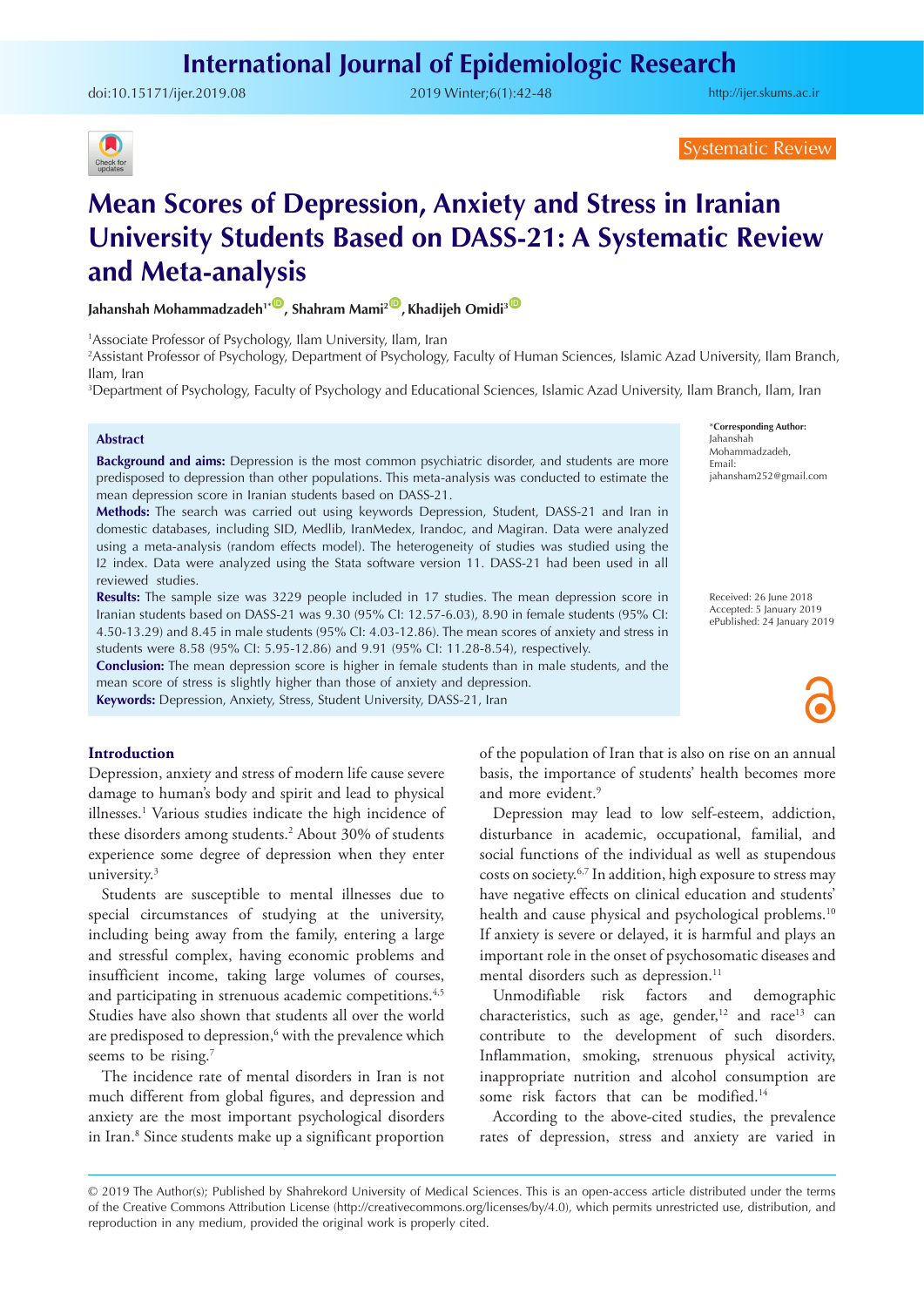different countries. A study was conducted on students at the Aga Khan University in Pakistan and showed that 39% of them suffered from depression.15 Moreover, the prevalence rates of depression among students in the Medical School and Pharmacy School in Alexandria, Egypt, were 57.9% and 51.1%, respectively.<sup>16</sup> The results of a research by Eisenberg et al. on students in Michigan State University, the United States, indicated that 15% of students experienced some degree of depression.<sup>17</sup>

Kim reported that 30% and 48% of Korean students experience anxiety and depression in their everyday lives, respectively.18 Martin reported that 67.9% of nursing students in Scotland experienced stress.19 A study in the United States showed that approximately 15% of students experience anxiety every year.<sup>20</sup> In a study in Malaysian students, 42% of them were found to have anxiety.<sup>21</sup>

The prevalence rate of depression in American students was 65%, and in female students of Kentucky universities 35%. It was reported to range from 1.6% to 22% in Iran from 1975 to 1992.<sup>22</sup> In a study conducted in students in Denizli, Turkey, the prevalence rate of depression among students was 26.6%.23 Considering that adverse effects of depression, such as academic failure, are among of the most important educational problems in developing countries and Iran,<sup>24</sup> that there are no accurate and comprehensive statistics on the incidence rate of depression in Iranian students based on the DASS-21 scale (The Depression Anxiety Stress Scales—21), and that various studies have reported various mean scores for depression among Iranian students, this review was conducted to provide a precise estimate of the mean scores of depression, anxiety, and stress in Iranian students using the DASS-21.

#### **Methods**

#### Search Strategy

The present study is a meta-analysis that investigates the status of depression, anxiety, stress in Iranian students by using the DASS-21. It was carried out using keywords depression, student, DASS-21 and Iran in domestic databases, including SID, Medlib, IranMedex, Irandoc, and Magiran. Since these databases are not sensitive to search operators (i.e., OR, AND, NOT), they were not used.

The DASS-21: This scale was developed by Lovibond and Lovibond, which is a set of three self-report scales to assess the adverse emotional states of anxiety, depression and stress. Each of the subscales includes 7 items.25 The scale consists of 21 questions, which are scored from 0 to 3 (*Never*, *To some extent*, *medium* and *high*). Score 0 represents the lowest level of the problem in question and score 3 represents the highest level of the problem; higher scores represent the higher severity of the disease. Minimum and maximum possible attainable scores on the scale are 21 and 83, respectively.<sup>26</sup>

#### Selection of Articles

First, a list of titles and abstracts of all the articles searched in the studied databases was prepared. This was done independently by two researchers. Then, the articles with duplicate titles were removed. Subsequently, the abstracts of articles were reviewed to include eligible studies. Inclusion criterion was studying depression status in Iranian students based on the DASS-21. Exclusion criteria were unrelated design and research subject, lack of providing sufficient information, and low-quality of the research work. The STROBE checklist<sup>27</sup> was used to select the articles.

This checklist includes 22 sections that cover different parts of an article. Each section was assigned one point, and some more important sections were assigned higher points.

#### Data Extraction

To reduce reporting bias and error in data collection, two researchers independently performed data extraction from articles using a standard, pre-prepared data collection form. This form was initially designed by the research team and included the following items: name(s) of the author(s), title, year of publication, city of study, mean (±standard deviation) depression, anxiety, and stress scores, total number of samples, and the number of male and female students.

#### Statistical Analysis

Considering the fact that the mean scores of depression, anxiety, stress and their subgroups were low, the mean (±standard deviation) values of these indices were drawn from each study, with their the variances calculated using normal distribution. The results of the studies were combined using the random effects model (constant), considering the sample size, mean and standard deviation of each study. To investigate the heterogeneity of the studies, *I2* index was used. All statistical analyses were performed by the Stata software version 11 using Metan commands. Meta-regression was used to investigate the relationship between the mean depression score of Iranian students according to the DASS-21 and the sample size and years of study.

Meta-regression was also used to investigate the relationship between depression in students and the sample size and year(s) of conducting study. Egger test was used to investigate the statistical significance of the publication bias.

#### **Results**

The total number of participants included in 17 reviewed studies is 3229. The specifications of the reviewed articles are listed in Table 1 and the stages of the selection of the studies for the meta-analysis process are presented in Figure 1.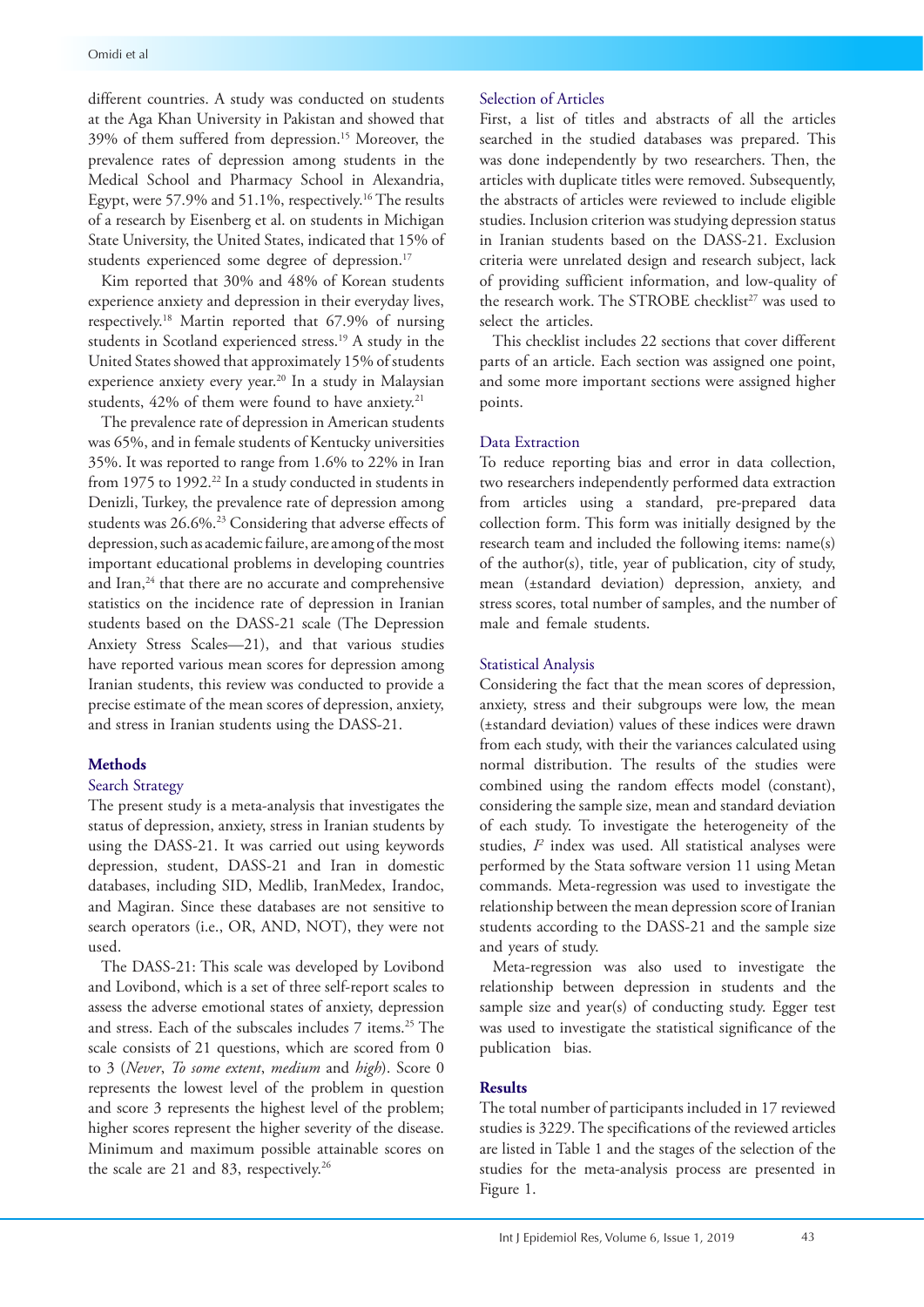| <b>First Author</b>          | Year    | City of Study | Age Mean                 |                    | Depression |           | Anxiety                  |                | <b>Stress</b>  |                   |
|------------------------------|---------|---------------|--------------------------|--------------------|------------|-----------|--------------------------|----------------|----------------|-------------------|
|                              |         |               |                          | <b>Sample Size</b> | Mean       | <b>SD</b> | Mean                     | <b>SD</b>      | Mean           | <b>SD</b>         |
| Mohammedian <sup>28</sup>    | 2008    | Tehran        |                          | 29                 | 19.71      | 9.71      | $\overline{\phantom{a}}$ |                |                |                   |
| Rahiminejad <sup>29</sup>    | 2010    | Tehran        |                          | 150                | 4.04       | 3.52      | 5.89                     | 4.87           | 5.28           | 7.51              |
| $Z$ are $30$                 | 2012    | Kermanshah    |                          | 235                | 6.32       | 4.76      | 5.92                     | 3.11           | 9.05           | 3.069             |
| Rezaei Aderyani <sup>2</sup> | 2005    | Tehran        |                          | 223                | 5.43       | 4.5       | 4.41                     | $\overline{4}$ | 7.94           | 4.84              |
| Vafaie <sup>31</sup>         | 2010    | Tehran        | $\qquad \qquad -$        | 300                | 7.3        | 5.01      | 5.93                     | 3.78           | 10.19          | 4.21              |
| Prov <sup>32</sup>           | 2011    | Tehran        | ٠                        | 46                 | 6.28       | 4.865     | $\overline{\phantom{a}}$ | ÷.             |                | $\equiv$          |
| Safari <sup>33</sup>         | 2013    | Kermanshah    |                          | 356                | 1.76       | 0.48      | $\overline{\phantom{a}}$ |                |                |                   |
| Najafi Kalyani <sup>34</sup> | 2009    | Fasa          | ÷,                       | 179                | 5.89       | 4.28      | 5.56                     | 4.23           | 6.59           | 5.09              |
| Kheirabadi <sup>35</sup>     | 2012-13 | Esfahan       |                          | 68                 | 8.71       | 8.41      | 6.88                     | 6.03           | 13.29          | 8.24              |
| Saberipour <sup>36</sup>     | 2015    | Shooshtar     | 21.102 (2.24)            | 215                | 13.46      | 9.81      | 8.18                     | 6.65           | 13.64          | 9.12              |
| Alizadehesar <sup>37</sup>   | 2013-14 | Kerman        | 21.97 (3.95)             | 407                | 6.62       | 5.05      | 5.46                     | 4.4            | 8.03           | 4.85              |
| Nasirzadeh <sup>38</sup>     | 2005-06 | Shiraz        |                          | 251                | 15.69      | 6.18      | 20.96                    | 5.58           |                |                   |
| Heidari <sup>39</sup>        | 2012    | <b>Babol</b>  |                          | 20                 | 12.6       | 1.85      | 13.7                     | 2.69           | $\blacksquare$ | $\qquad \qquad -$ |
| Hasani <sup>40</sup>         | 2013-14 | Tehran        | 23.14 (3.41)             | 22                 | 3.63       | 3.4       | 11.68                    | 3.56           | 16.59          | 4                 |
| Shokri <sup>41</sup>         | 2014    | Tehran        | $\overline{\phantom{a}}$ | 60                 | 5.07       | 3.9       | $\overline{\phantom{a}}$ |                |                |                   |
| Hemmati Sabet <sup>42</sup>  | 2015-16 | Hamedan       | ٠                        | 30                 | 23.2       | 1.53      |                          |                |                |                   |
| Samani <sup>43</sup>         | 2007    | Shiraz        | 21.9(3.6)                | 638                | 13         |           |                          |                |                |                   |

**Table 1.** Characteristics of Reviewed Articles



**Figure 1.** Flowchart of Studies Selected for the Systematic Review and Meta-Analysis.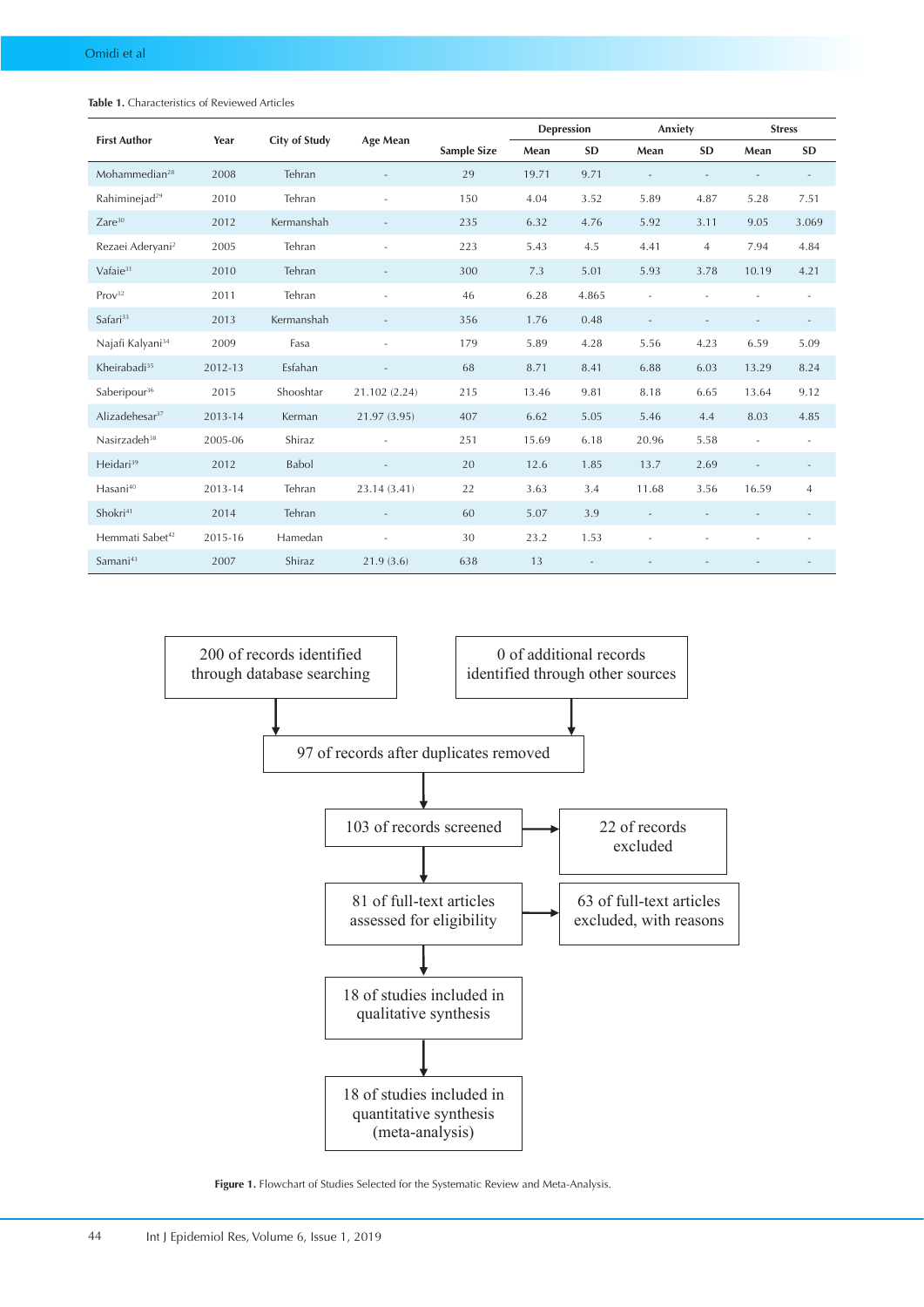| Subgroups           | <b>Number of Study</b> | Mean | Lower Limit | <b>Upper Limit</b> | P Value | $\mathbb{I}^2(\% )$ |
|---------------------|------------------------|------|-------------|--------------------|---------|---------------------|
| Depression in total |                        | 9.30 | 6.03        | 12.57              | 0.001   | 99.9                |
| Depression in girls |                        | 8.90 | 4.50        | 13.29              | 0.001   | 99.7                |
| Depression in boys  |                        | 8.45 | 4.03        | 12.86              | 0.001   | 99.9                |
| Anxiety             | 11                     | 8.58 | 5.95        | 11.22              | 0.001   | 99.5                |
| <b>Stress</b>       | a                      | 9.91 | 8.54        | 11.28              | 0.001   | 97.2                |

**Table 2.** The Results of Meta-analysis on Depression in Iranian Students Based on DASS-21

The mean depression score in Iranian students based on DASS-21 was 9.30 (95% CI: 12.57-6.03); It was 8.90 in female students (95% CI: 4.50-13.29) and 8.45 in male students (95% CI: 4.03-12.86). The mean depression score in students for the studied subgroups is presented in Table 2.

Figure 2 illustrats the mean score of Iranian students using Dass-21. As the figure shows, the means ranged 1.76 to 23.20. According to the reported studies the overall mean score is 9.30.

According to Figure 3, there is no significant relationship between the mean depression score of Iranian students based on the DASS-21 and the number of study samples  $(P=0.590)$ . As Figure 4 illustrates, there is also no significant relationship between the mean depression score of Iranian students based on the DASS-21 and the year of publication  $(P=0.827)$ .

#### **Discussion**

The sample size was 3229 people in 17 studies. The mean depression score in Iranian University students was 9.30; It was 8.90 in female students and 8.45 in male ones. The mean scores of anxiety in students were 8.58 and 9.91, respectively. The mean depression score in female students is higher than that in male ones. In his study on Japanese students, Watanabe reported the levels of depression to be higher among female students,<sup>44</sup> which is consistent with our study. In the study of Safari et al, anxiety, stress and depression levels in male students were higher than those in female ones. Similar results were also obtained by Rezaei Aderyani et al.<sup>2</sup> Grant and Watanabe, in their study, reported stress, anxiety and depression levels in female students to be higher than those in male ones.44,45

In Figure 3, the sizes of the circles show the magnitude of the sample size. There is no significant relationship between the mean depression score in Iranian students and the sample size  $(P= 0.590)$ . With increasing the sample size, the mean depression score in Iranian students decreased based on the DASS-21, but it was not statistically significant. In Figure 4, the meta-analysis showed that there was no significant relationship between



**Figure 2.** The Mean Depression Score in Iranian Students Using DASS-21 With 95% CI Based on the Authors' Name and Year of Publication, According to Random Effects Model. The middle point of each section reveals the average score of depression obtained in each study, and the lozenge shape shows the mean depression score in Iranian students for all studies.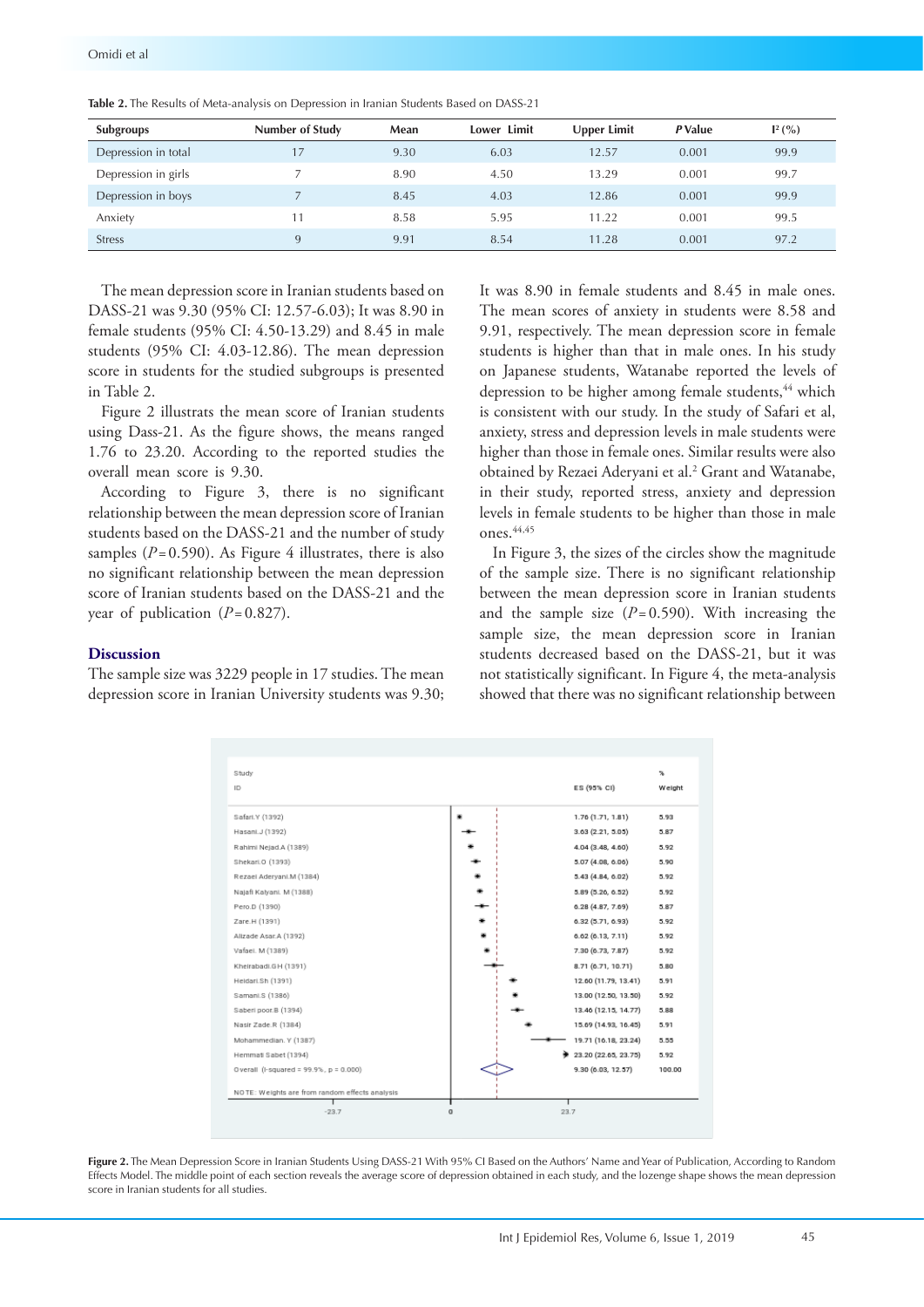

**Figure 3**. Relationship Between Mean Depression Score in Iranian Students Based on DASS-21 and the Number of Study Samples Using Meta-regression.



**Figure 4**. Relationship Between Mean Depression Scores in Iranian Students Based on the DASS-21 and Year of Publication Using Meta-regression.

mean depression score in Iranian students based on DASS-21 and year of publication (*P*=0.827). During the studied years, the mean depression score in Iranian students, calculated by the DASS-21, did not decrease significantly.

The mean scores of anxiety and stress in Iranian students according to the DASS-21 were 8.58 and 9.91, respectively. In 2013, Shamsudin et al in Malaysia evaluated 506 students (226 boys and 280 girls) and reported the average scores of the students to be 11.04±7.48 for depression, 11.77±6.99 for anxiety and 13.85±7.27 for stress according to the DASS-21. The mean scores of depression, anxiety and stress were higher in girls than those in boys,<sup>46</sup> which is consistent with our study results.

In the study of Day et al in Canada (2010), 66 students (7 boys and 59 girls) were examined by the DASS-21, where the results showed the mean scores of depression, anxiety and stress were 19.97 ± 10.69, 13.76 ± 7.97 and 21.82  $\pm$  7.76, respectively.<sup>47</sup> In a study in Spain by Bados et al on 365 students (68 boys and 297 girls) aged

20-25 years, the mean scores of depression and anxiety were  $16.50\pm8.66$  and  $13.57\pm8.65$ , respectively.<sup>48</sup> In the above studies, the levels of depression, anxiety and stress were reported to be higher in Malaysian, Canadian and Spanish students than those in Iranian ones. In a study by Kulsoom et al in Saudi Arabia, 575 students were evaluated with the DASS-21, and their mean depression, stress and anxiety scores were obtained 6.65±5.39, 8.79±5.20 and 6.87±4.69, respectively.49 In the United Kingdom, Van Gordon et al conducted a study using the DASS-21 and reported a mean score of 8.18±6.62 for depression among 11 students.50 Furthermore, Lovell et al in Australia evaluated 751 students using the DASS-21 and reported a mean score of 4.75±5.03 for depression, 3.95±3.81 for anxiety, and  $7.01\pm4.61$  for stress.<sup>51</sup> According to these studies, the levels of depression, anxiety and stress were lower in Saudi, British and Australian students than those in Iranian ones.

#### **Conclusion**

The mean scores of depression, anxiety and stress among Iranian students, according to the DASS-21, were higher than those reported from other countries. In addition, the severity of depression was higher in female students than that in male ones. According to these results, measures should be taken to control depression, anxiety and stress in Iranian students to reduce their negative impacts.

Based on the meta-regression model, the severity of depression in Iranian students, according to the DASS-21, has not decreased in recent years, which is a serious alarm for the authorities and researchers to consider more than ever.

It is also suggested that the mean scores of depression, anxiety and stress of Iranian students be evaluated using other instruments so that the results obtained using various questionnaires can be compared and more detailed results can be provided.

#### **Ethical Approval**

The study protocol was approved by the committee of Ilam university of medical sciences.

### **Conflict of Interest Disclosures**

None.

#### **Funding/Support**

None.

#### **References**

- 1. Bahadori Khosroshahi J, Khanjani Z. Relationship of humor and negative life events with depression among students. Zahedan Journal of Research in Medical Sciences. 2012;14(2):96-100.
- 2. Rezaei Aderyani M, Azadi A, Ahmadi F, Vahedian Azimi A. Comparison of depression, anxiety, stress and quality of life in dormitories students of Tarbiat Modares University. Iranian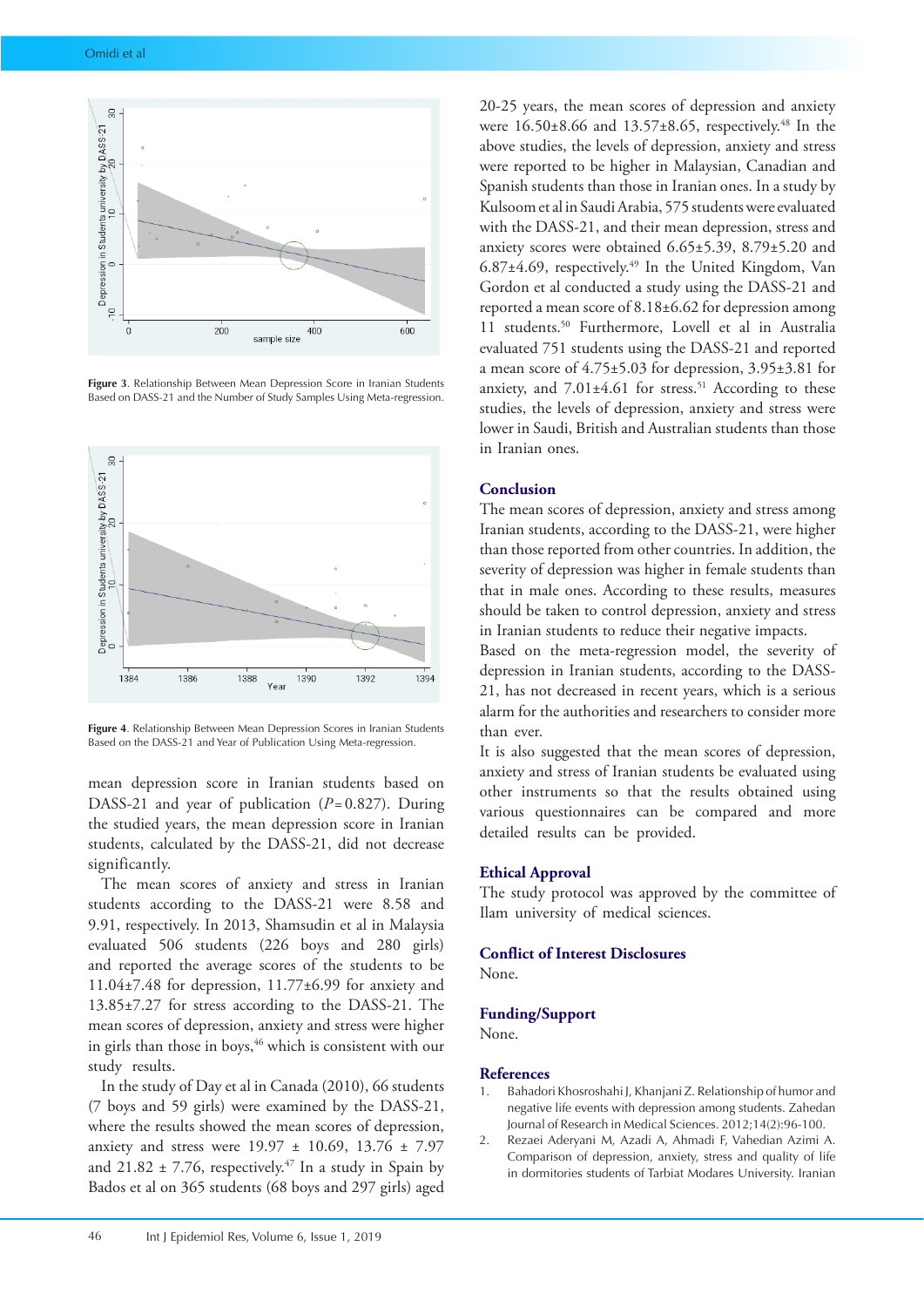Journal of Nursing Research. 2007;2(4-5):31-8.

- 3. Levine RE, Bryant SG. The depressed physician: a different kind of impairment. Hosp Physician. 2000;36(2):67-73.
- 4. Yahaya N, Abolfathi Momtaz Y, Othman M, Sulaiman N, Mat Arisah F. Spiritual well-being and mental health among Malaysian adolescents. Life Sci J. 2012;9(1):440-8.
- 5. Sadeghian E, Heidarianpour A. Stressors and mental health status among students of Hamadan University of Medical Sciences. Hayat. 2009;15(1):71-80.
- 6. Buchanan JL. Prevention of depression in the college student population: a review of the literature. Arch Psychiatr Nurs. 2012;26(1):21-42. doi: 10.1016/j.apnu.2011.03.003.
- 7. Eller T, Aluoja A, Vasar V, Veldi M. Symptoms of anxiety and depression in Estonian medical students with sleep problems. Depress Anxiety. 2006;23(4):250-6. doi: 10.1002/da.20166.
- 8. Mendis N. Importance of general hospital in the development of mental health care. World Psychiatry. 2003;2(2):100-2.
- 9. Dehghan Nayeri N, Adib-Hajbaghery M. Effects of relaxation techniques on stress and the quality of life of dormitory students. Feyz. 2006;10(2):50-7.
- 10. Pulido-Martos M, Augusto-Landa JM, Lopez-Zafra E. Sources of stress in nursing students: a systematic review of quantitative studies. Int Nurs Rev. 2012;59(1):15-25. doi: 10.1111/j.1466- 7657.2011.00939.x.
- 11. Salehi T, Dehghan Nayeri N. Relationship between anxiety and quality of life in students living in dormitories of Tehran University of Medical Sciences. Payesh. 2011;10(2):175-81.
- 12. Zamanian Z, Dehghani M, Hashemi H. Outline of changes in cortisol and melatonin circadian rhythms in the security guards of Shiraz University of Medical Sciences. Int J Prev Med. 2013;4(7):825-30.
- 13. Stordal E, Bjartveit Kruger M, Dahl NH, Kruger O, Mykletun A, Dahl AA. Depression in relation to age and gender in the general population: the Nord-Trondelag Health Study (HUNT). Acta Psychiatr Scand. 2001;104(3):210-6.
- 14. Stuart MJ, Baune BT. Depression and type 2 diabetes: inflammatory mechanisms of a psychoneuroendocrine comorbidity. Neurosci Biobehav Rev. 2012;36(1):658-76. doi: 10.1016/j.neubiorev.2011.10.001.
- 15. Kaplan H, Sadock B. Kaplan & Sadock's Comprehensive Textbook of Psychiatry. Baltimore: Lippincott Williams & Wilkins; 2000.
- 16. Ibrahim MB, Abdelreheem MH. Prevalence of anxiety and depression among medical and pharmaceutical students in Alexandria University. Alex J Med. 2015;51(2):167-73. doi: 10.1016/j.ajme.2014.06.002.
- 17. Eisenberg D, Gollust SE, Golberstein E, Hefner JL. Prevalence and correlates of depression, anxiety, and suicidality among university students. Am J Orthopsychiatry. 2007;77(4):534-42. doi: 10.1037/0002-9432.77.4.534.
- 18. Kim YH. Correlation of mental health problems with psychological constructs in adolescence: final results from a 2-year study. Int J Nurs Stud. 2003;40(2):115-24.
- 19. Jones MC, Johnston DW. Reducing distress in first level and student nurses: a review of the applied stress management literature. J Adv Nurs. 2000;32(1):66-74.
- 20. Hancock D. Effects of test anxiety and evaluative threat on students' achievement and motivation. J Educ Res. 2001;94(5):284-90.
- 21. Sherina MS, Rampal L, Kaneson N. Psychological stress among undergraduate medical students. Med J Malaysia. 2004;59(2):207-11.
- 22. Peden AR, Hall LA, Rayens MK, Beebe L. Negative thinking mediates the effect of self-esteem on depressive symptoms in college women. Nurs Res. 2000;49(4):201-7.
- 23. Bostanci M, Ozdel O, Oguzhanoglu NK, Ozdel L, Ergin A, Ergin N, et al. Depressive symptomatology among university students in Denizli, Turkey: prevalence and sociodemographic

correlates. Croat Med J. 2005;46(1):96-100.

- 24. Zahedi Asel M. Effective factors on academic achievement students Shahed University. Journal of Thought & Behavior in Clinical Psychology. 1998;3(9):41-53.
- 25. Antoni MH, Wimberly SR, Lechner SC, Kazi A, Sifre T, Urcuyo KR, et al. Reduction of cancer-specific thought intrusions and anxiety symptoms with a stress management intervention among women undergoing treatment for breast cancer. Am J Psychiatry. 2006;163(10):1791-7. doi: 10.1176/ ajp.2006.163.10.1791.
- 26. Amini P, Karimi-Afshar M, Torabi-Parizi M, Jafaree B. The Stress Level and Related Factors in Students of School of Dentistry, Kerman University of Medical Sciences, Iran. Stride Dev Med Educ. 2014;10(4):467-72.
- 27. von Elm E, Altman DG, Egger M, Pocock SJ, Gotzsche PC, Vandenbroucke JP. Strengthening the Reporting of Observational Studies in Epidemiology (STROBE) statement: guidelines for reporting observational studies. Bmj. 2007;335(7624):806-8. doi: 10.1136/bmj.39335.541782.AD.
- 28. Mohammadian Y, Shahidi S, Zadeh Mohammadi A, Mahaki B. Evaluating the use of poetry to reduce signs of depression in students. Journal of Ilam University of Medical Sciences. 2010;18(2):9-16.
- 29. Rahiminejad A, Borjali S, Yazdani-Varzaneh M, Farahani H, Amani H. The effect of identity styles on undergraduates' depression, anxiety and stress: Mediating role of identity commitment. Journal of Psychological Models and Methods. 2012;2(9):1-15.
- 30. Zare H, Solgi Z. Investigation of the relationship between cognitive emotion regulation strategies and depression, anxiety and stress in students. Journal of Research in Psychological Health. 2012;6(3):19-29.
- 31. Vafaie M, Safavi M, Salehi S. Studying correlation between anxiety, stress, and depression with body mass index (BMI) among nursing students. Medical Sciences Journal of Islamic Azad University Tehran Medical Branch. 2013;23(2):154-9.
- 32. Prov D, Mohammadkhni P, Dolatshahi B, Moshtagh N. Effectiveness of a Two-Minute Session of Written Emotional Disclosure in Depression, Anxiety and Stress among the Students Suffering from Trauma. Thought & Behavior in Clinical Psychology. 2012;7(26):7-16.
- 33. Safari Y, Yar Mohamadi H, Sharghi K, Naseredin Poor A, Fallahi B. Assessing of student's cognitive emotional self-regulation and relationship with cognitive emotional self-regulation in Kermanshah University of medical sciences. Journal of Clinical Research in Medical Sciences. 2013;2(2):99-108. [Persian].
- 34. Najafi Kalyani M, Pourjam E, Jamshidi N, Karimi S, Najafi Kalyani V. Survey of stress, anxiety, depression and selfconcept of students of Fasa University of medical sciences, 2010. Journal of Fasa University of Medical Sciences. 2013;3(3):235-40. [Persian].
- 35. Kheirabadi GR, Babaeian L, Sadri S, Mahaki B, Masaeli N. Depression, Anxiety, Stress and Quality of life in Iranian and non-Iranian students of medicine, dentistry and pharmacy schools of the Isfahan University of medical Sciences. Journal of Research in Behavioural Sciences. 2014;12(4):611-20.
- 36. Saberipour B, Hemmatipour A, Mousavi SA, Ziagham S, Madmoli Y. Study the Factors Affecting Depression, Stress and Anxiety of Students of the Medical Sciences Faculty of Shushtar City in 2015. Quarterly Journal of Khorramabad University of Medical Sciences. 2017;10(34-35):14-25. [Persian].
- 37. Alizadehesar A, Tohidi A, Hoseyni Soltannasir M. [The prediction of academic burnout dimensions based on alexithymia, negative emotions and self esteem]. J Educ Psychol Stud. 2016;13(24):69-88.
- 38. Nasirzadeh R, Rasoulzadeh Tabatabayee K. Relationship between psychological constructs of DASS scale and coping strategies. Journal of Behavioral Sciences. 2009;3(4):317-24.